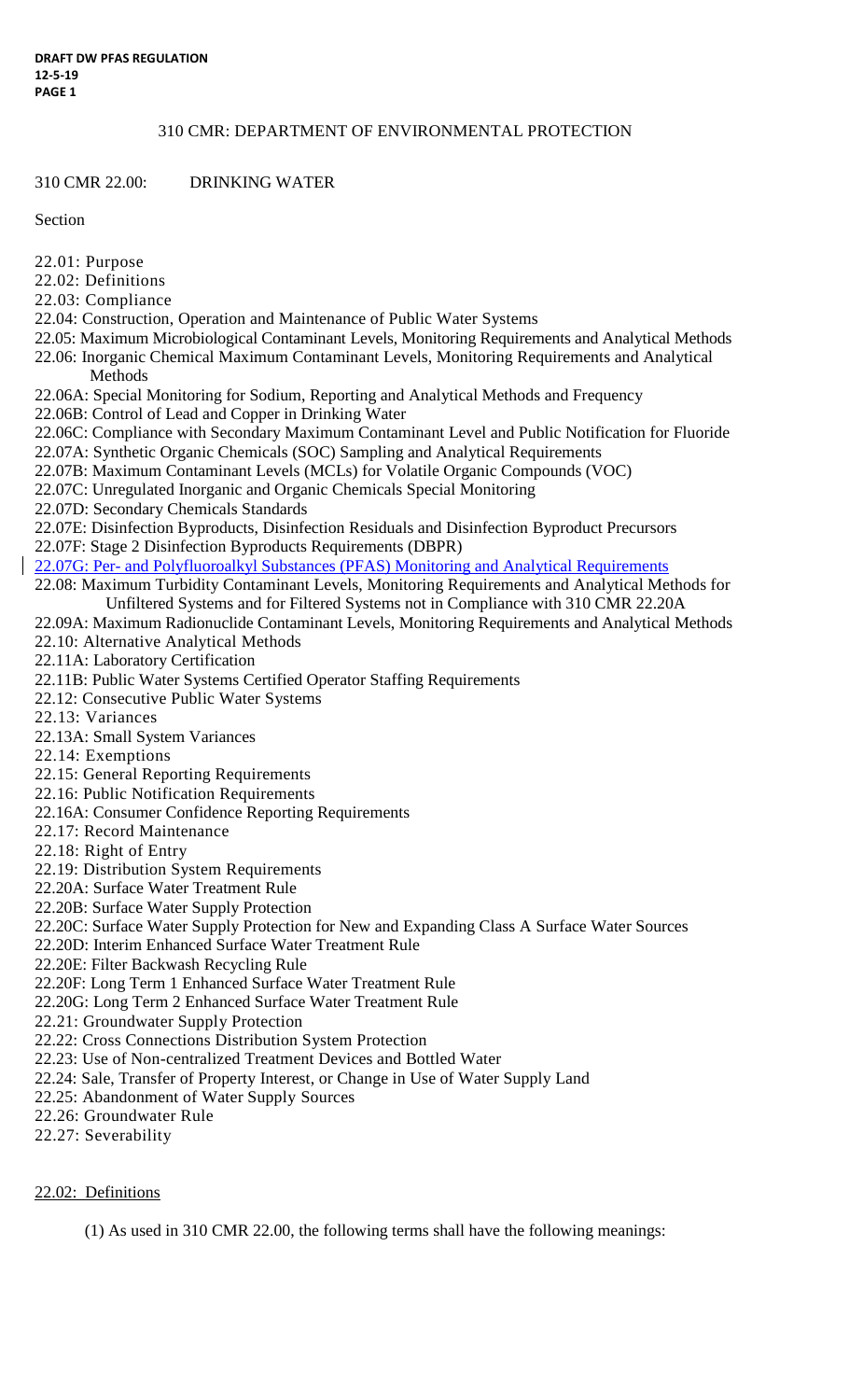Compliance Cycle means the nine-year (calendar year) cycle during which public water systems must monitor. Each Compliance Cycle consists of three three-year Compliance Periods. The first calendar year cycle begins January 1, 1993 and ends December 31, 2001; the second begins January 1, 2002 and ends December 31, 2010; the third begins January 1, 2011 and ends December 31, 2019. Each subsequent Compliance Cycle shall commence on the 1<sup>st</sup> day of January immediately following the last day of the prior Compliance Cycle, and shall end on the  $31<sup>st</sup>$  day of December in its ninth calendar year.

Compliance Period means a three-year (calendar year) period within a Compliance Cycle. Each Compliance Cycle has three three-year Compliance Periods. Within the first Compliance Cycle, the first Compliance Period runs from January 1, 1993 to December 31, 1995; the second from January 1, 1996 to December 31, 1998; the third from January 1, 1999 to December 31, 2001. Each subsequent Compliance Period shall commence on the  $1<sup>st</sup>$  day of January immediately following the last day of the prior Compliance Period, and shall end on the  $31<sup>st</sup>$  day of December in its third calendar year.

Confirmatory Sample or Confirmation Sample shall mean a sample collected from the same Sampling Point as an initial sample for analysis, in order to verify the analytical results of the initial sample.

Minimum Reporting Level or MRL means the minimum concentration that can be reported as a quantitated value for a target analyte in a sample following analysis.

Reliably and Consistently below-Below the MCL means that though a system detects contaminants in its water supply, it has sufficient knowledge of the source or extent of the contamination to predict that the MCL would not be exceeded in the future. (*E.g.*, wide Wide-variations in an analytical results or an analytical results which is close to the MCL are examples of situations where systems would not be Reliably and Consistently Below the MCL.) meet the "reliably and consistently" test.

Running Quarterly Average means the average of the monthly compliance monitoring result(s) from each of the prior three calendar months. If multiple compliance monitoring samples are collected in any given calendar month (*e.g.*, Confirmatory Samples), then the results of these samples shall be averaged in order to establish a single representative contaminant concentration for that calendar month. However, for purposes of determining the Running Quarterly Average, if a Confirmatory Sample is collected in the month following the month when an initial sample was collected, then the Confirmatory Sample shall be included as a monthly compliance monitoring result for the month in which it was collected. If no compliance monitoring samples have been collected for a given calendar month, then the Running Quarterly Average calculation shall exclude a concentration value for that month and instead shall be based upon the sum of the monthly representative contaminant concentrations from the month(s) for which they are available divided by that number of months. (*E.g.*, if no samples were collected in one month, then the Running Quarterly Average would be the sum of the representative contaminant concentrations from the other two months, divided by two.) Results from additional samples that were collected and analyzed in the same manner as compliance monitoring samples and that are representative of drinking water being provided to the public may also be used in this calculation, in a manner consistent with the averaging method described above. Use of such additional samples, if requested by a Supplier of Water, shall be subject to the Department's prior approval; or may be required by the Department pursuant to 310 CMR 22.03(11).

# 22.03: Compliance

(13) A Supplier of Water shall submit or report to the Department all data or information required to be submitted or reported pursuant to 310 CMR 22.00, including without limitation 310 CMR 22.15, in the format and manner as specified and approved by the Department. Where required, including without limitation as specified in 310 CMR 22.07G(17), written submissions shall be made using the electronic filing system designated by the Department. A Supplier of Water may request in writing a waiver from any applicable electronic filing requirement, for a limited period of time. All such requests shall be based on a showing that internet access necessary to make the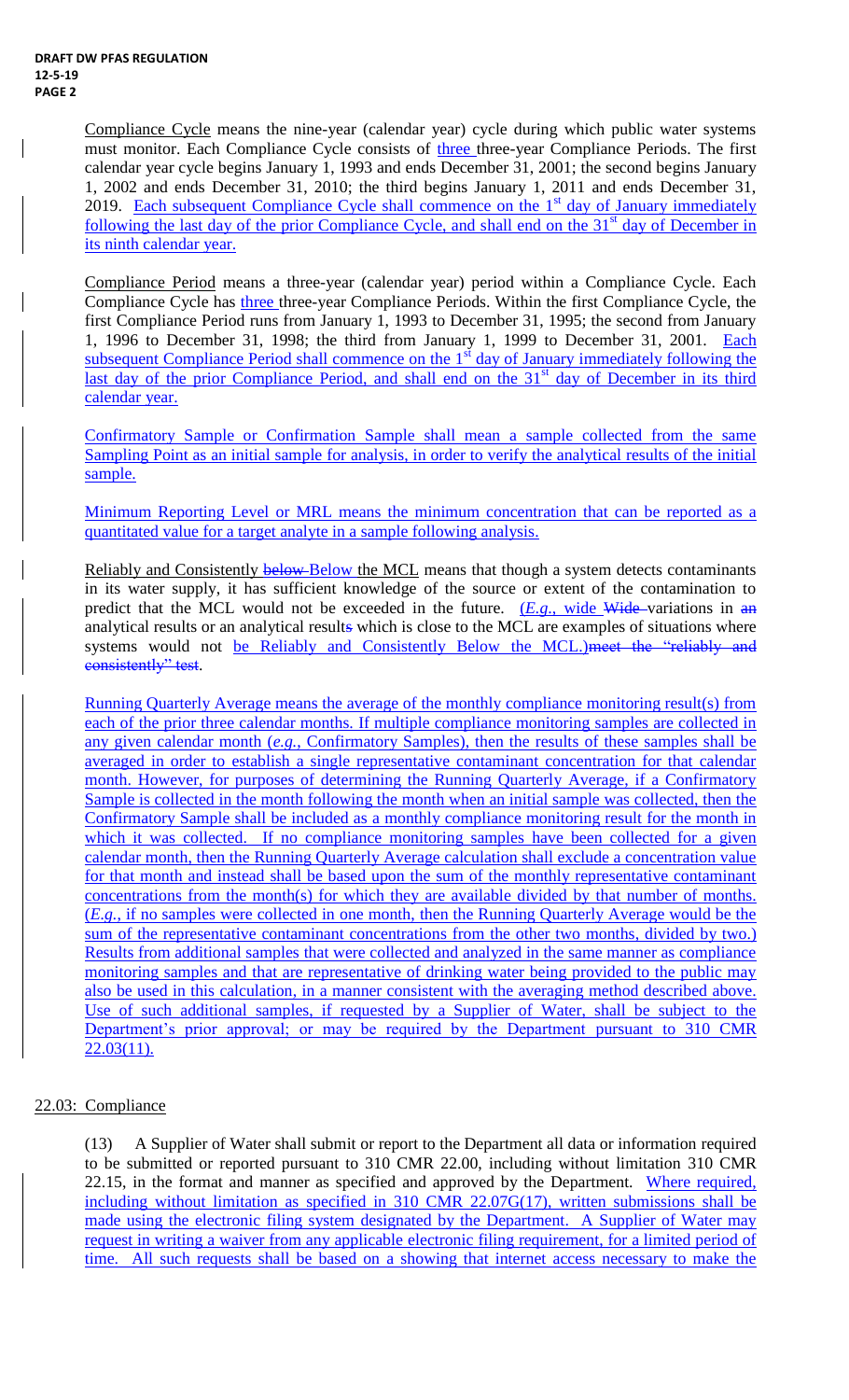required electronic filings is not available, despite the reasonable efforts of the Supplier of Water or party acting on its behalf (*e.g*., a laboratory) to acquire the needed internet access. All electronic filing waiver requests shall be made on a form provided by the Department and shall be subject to the Department's written approval. Any Supplier of Water whose waiver request is approved shall make paper filings in lieu of the applicable electronic filings during the period of the waiver using printed copies of the applicable filing forms.

22.07G: Per- and Polyfluoroalkyl Substances (PFAS) Monitoring and Analytical Requirements

(1) General Applicability. Every Supplier of Water operating a Community Water System or Non-transient, Non-community Water System shall be subject to 310 CMR 22.07G(3) through (17), inclusive.

(2) Special Applicability for Transient, Non-community Water Systems. Every Supplier of Water operating a Transient, Non-community Water System shall collect, analyze and report the results of one sample at each Sampling Point, or alternate sampling location required by the Department pursuant to 310 CMR 22.07G(4)(a) or (b), no later than September 30, 2022. All such monitoring shall be performed in compliance with the provisions addressing monitoring protocols, invalidation of PFAS samples, PFAS analytical requirements, PFAS reporting requirements, PFAS minimum reporting levels and electronic filing requirements set forth in 310 CMR 22.07G(4), (9), (12), (13), (16) and (17), respectively.

(3) Total Per- and Polyfluoroalkyl Substances MCL. The Maximum Contaminant Level (MCL) for Total PFAS shall be 0.000020 milligrams per liter (mg/l) or 20 nanograms per liter (ng/l, calculated to two significant figures). PFAS Detection shall mean a measured concentration of any PFAS in the scope of the analytical method greater than or equal to the analytical laboratory's MRL. Total PFAS shall mean the sum of the concentrations of each contaminant listed in the following table:

| CAS No.         | <b>Contaminant</b>                    |
|-----------------|---------------------------------------|
| $1763 - 23 - 1$ | Perfluorooctane Sulfonic Acid (PFOS)  |
| $335 - 67 - 1$  | Perfluorooctanoic Acid (PFOA)         |
| 335-46-4        | Perfluorohexane Sulfonic Acid (PFHxS) |
| $375 - 95 - 1$  | Perfluorononanoic Acid (PFNA)         |
| 375-85-9        | Perfluoroheptanoic Acid (PFHpA)       |
| $335 - 76 - 2$  | Perfluorodecanoic Acid (PFDA)         |

Total PFAS Detection shall mean the sum of the measured concentrations of the PFAS listed in 310 CMR 22.07G(3).

(4) Monitoring Protocols. For the purpose of determining compliance with the Total PFAS MCL set forth in 310 CMR 22.07G(3), monitoring shall be conducted as follows:

- (a) Single Source Entry Points. Each Public Water System that draws water from a single source shall take a minimum of one sample at every entry point to the Distribution System which is representative of each of its sources after treatment (Sampling Point). Each sample shall be taken at the same Sampling Point unless the Department determines, based upon local conditions (*e.g*., facility design), that an alternate sampling location(s) would be more representative of each source or treatment plant.
	- (b) Multiple Source Entry Points. Any Public Water System that draws water from more than one source, where the sources are combined before distribution, shall sample at every entry point to the Distribution System which is representative of all such combined sources after treatment (Sampling Point) during periods of normal operating conditions (*i.e*., when water representative of all sources is being used). If all sources are not operated simultaneously under normal operating conditions, then additional samples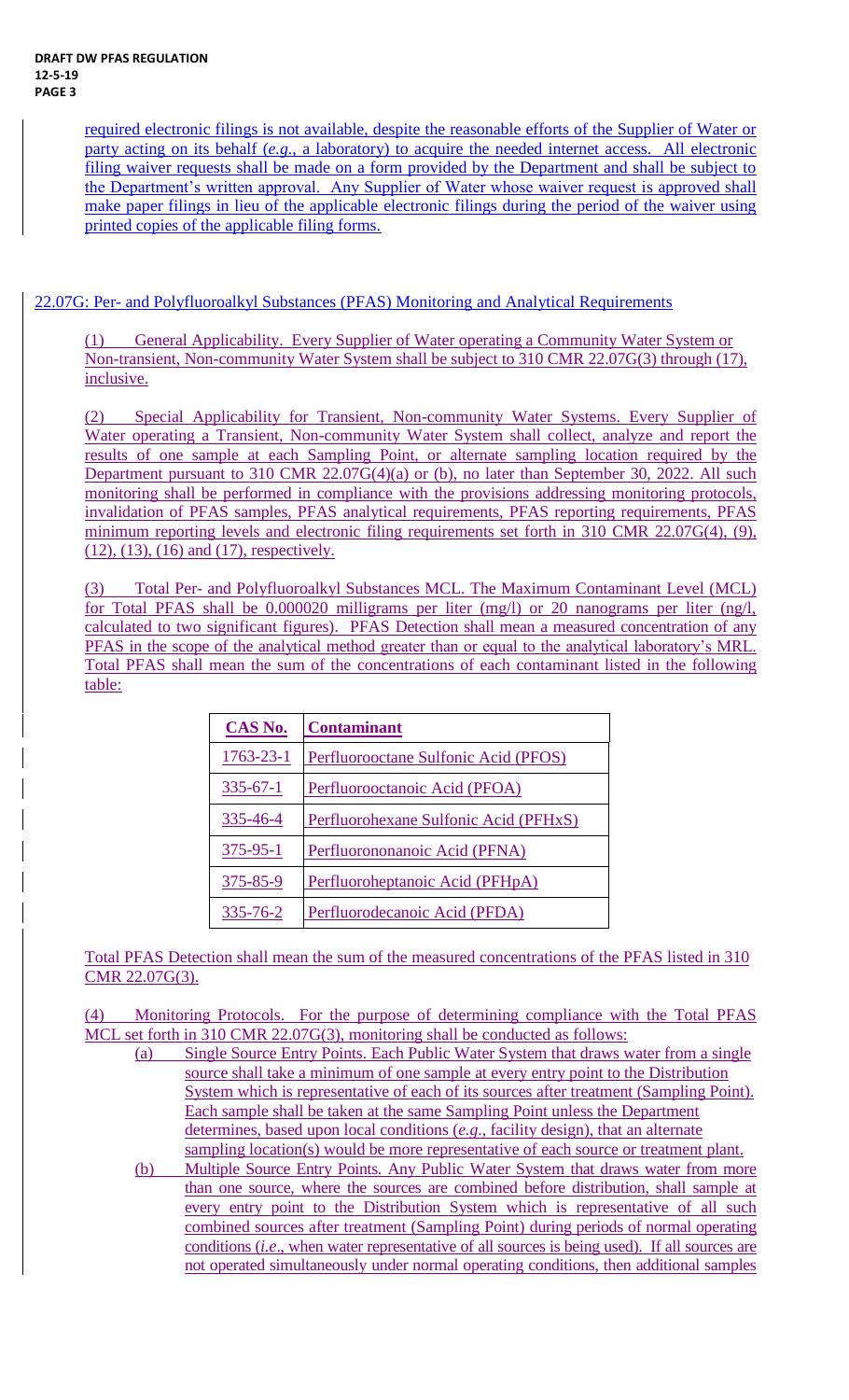shall be collected representing each source that is operated alone and/or each combination of sources that are operated together. Each sample shall be taken at the same Sampling Point unless the Department determines, based upon local conditions (*e.g*., facility design), that an alternate sampling location(s) would be more representative of each source or treatment plant.

- (c) Consecutive Systems. Unless required by the Department to evaluate PFAS levels, each Consecutive Public Water System shall be exempt from conducting compliance monitoring for PFAS under 310 CMR 22.07G for its purchased portion of water, provided that the Public Water System from which the water is obtained has conducted the monitoring required under 310 CMR 22.07G.
- (5) Initial Monitoring.
	- (a) Applicability. 310 CMR 22.07G(5) shall apply to each Sampling Point, or alternate sampling location required by the Department pursuant to 310 CMR 22.07G(4)(a) or (b), where:
		- 1. there have been no PFAS detections; or
		- 2. there has been a PFAS detection, but the average of the PFAS detection and an associated Confirmatory Sample is less than or equal to 0.000010 mg/l; or
		- 3. subsequent to a PFAS detection described in 310 CMR 22.07G(5)(a)2., there have been no PFAS detection(s) greater than 0.000010 mg/l.
	- (b) Frequency and Timing.
		- 1. Except as provided in 310 CMR 22.07G(5)(b)2., for each such location required to be sampled pursuant to 310 CMR 22.07G(5), four consecutive quarterly samples shall be collected and each such sample shall be analyzed for PFAS in accordance with 310 CMR 22.07G(12). Each sample shall be collected the first month of every quarter during initial monitoring. A Supplier of Water serving the specified population shall commence initial monitoring on the date set forth below.
			- a. greater than 50,000 individuals, April 1, 2020;
			- b. 50,000 individuals or fewer, but greater than 10,000 individuals, October 1, 2020; or
			- c. 10,000 or fewer individuals, October 1, 2021.
		- 2. If a Supplier of Water meets any of the following conditions after the applicable commencement dates described in 310 CMR 22.07G(5)(b)1., it shall commence initial monitoring of such locations with the first full calendar quarter of delivering water to the public. Said conditions are as follows:
			- a. begins operation of a new Public Water System,
			- b. puts a New Source on-line, or
			- c. reactivates an existing source.
	- (c) Waivers. Any Public Water System subject to 310 CMR 22.07G(5) all of whose analytical results for the first two quarters of monitoring described in 310 CMR  $22.07G(5)(b)$  are below the applicable Minimum Reporting Levels (or MRLs) may submit a written request to waive the third and fourth quarters of such monitoring, subject to the Department's written approval based upon a determination that there is no known or suspected PFAS contamination in the vicinity of the Public Water System or its sources of water.
- (6) Routine Monitoring.
	- (a) Applicability. 310 CMR 22.07G(6) shall apply to any Sampling Point, or alternate sampling location required by the Department pursuant to 310 CMR 22.07G(4)(a) or (b), at which there are no PFAS detections during initial monitoring or during three years of annual monitoring.
	- (b) Frequency and Timing. A Public Water System may reduce the monitoring frequency for such locations in each subsequent Compliance Period to the following number of quarters all within any one calendar year, the selection of which quarters shall be subject to the Department's prior written approval:
		- 1. if serving more than 3,300 individuals, to a minimum of one sample taken in the first month of any two selected quarters; or
		- 2. if serving fewer than or equal to 3,300 individuals, to a minimum of one sample taken in the first month of any one selected quarter.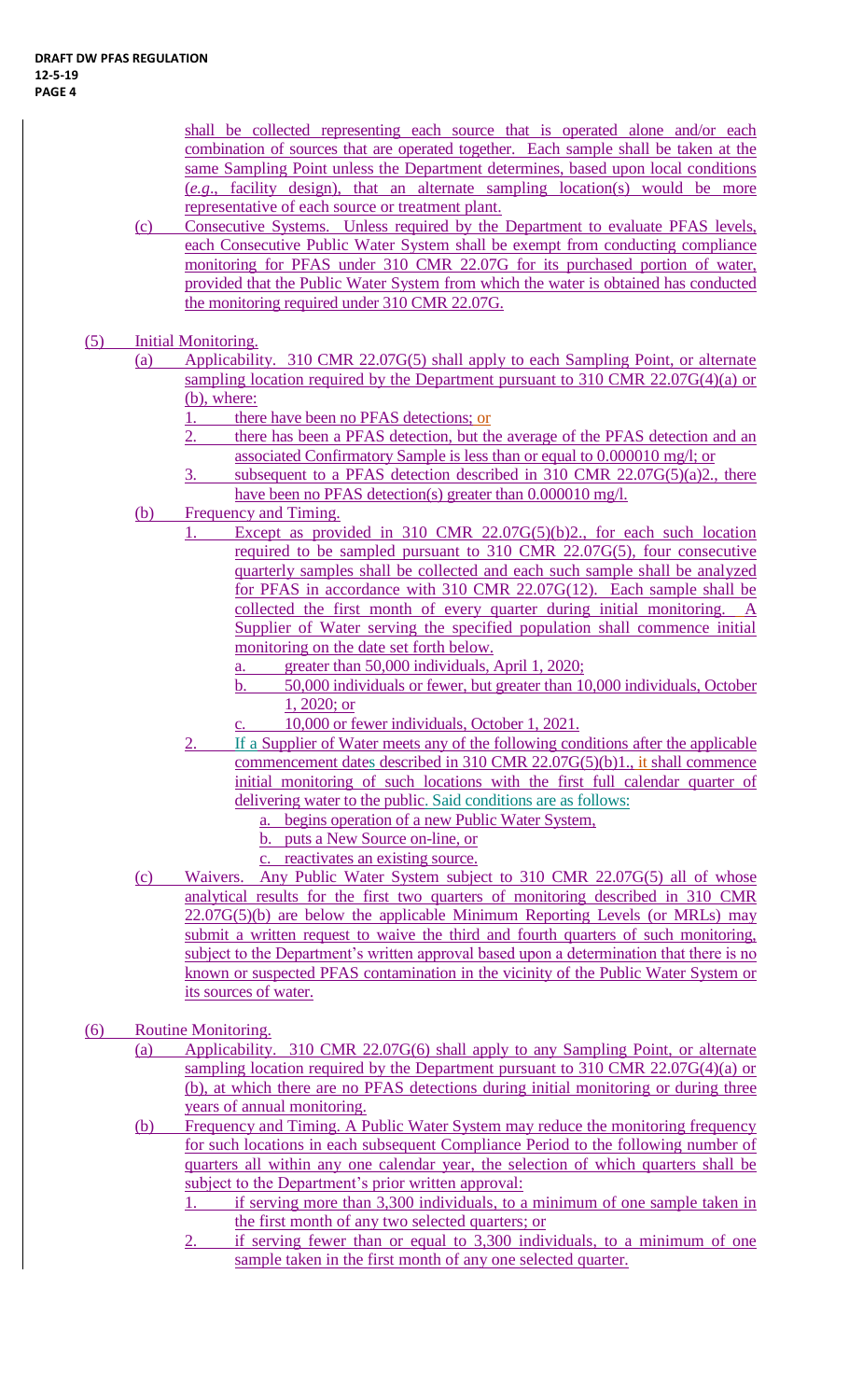- (c) Waivers.
	- 1. Eligibility and Duration. Commencing January 1, 2023, any Supplier of Water subject to 310 CMR 22.07G(6) may submit a written request to the Department for a waiver from the monitoring requirements set forth in 310 CMR 22.07G(6)(b)1. or 2. for up to a single Compliance Period. A Supplier of Water may reapply to the Department for a waiver for each successive Compliance Period, provided however that sampling shall occur at least once during the first Compliance Period of each successive Compliance Cycle.
		- 2. Application. Each waiver request made pursuant to 310 CMR 22.07G(6)(c)1. shall include a description of land uses (both current and prior) within the Watershed, Zone II or IWPA, that may potentially contribute PFAS to the Public Water System's source(s) of water supply, including without limitation all known manufacture, storage, use or disposal of PFAS or PFAS containing materials.
		- 3. Basis. Approval of a waiver request made pursuant to 310 CMR  $22.07G(6)(c)1$ . shall be subject to the Department's written determination that there is no reason to suspect PFAS contamination in the vicinity of the Public Water System or its sources of water. Such determination shall be based on the information submitted pursuant to 310 CMR 22.07 $G(6)(c)$ <sup>2</sup> and any other relevant information known to the Department, including without limitation the following factors:
			- a. previous analytical results;
			- b. proximity of the Public Water System or its sources of water to potential sources of contamination including but not limited to manufacturing, distribution, or storage facilities; hazardous and solid waste landfills and other waste handling or treatment facilities; wastewater treatment plants; airports; current and former military bases; facilities where fire training occurs; and areas where the application of bio-solids occurs;
			- proximity of the Public Water System or its sources of water to known spills or leaks of chemicals, including but not limited to any release, site or disposal site as defined under 310 CMR 40.0000;
			- d. environmental persistence and transport of PFAS;
			- e. how well the source(s) of water supply is protected against contamination due to such factors as the depth of the well, the type of soil, the integrity of the well casing, and other relevant protective measures;
			- completed remediation activities that removed sources of PFAS;
			- g. source operations (*e.g*., manifold or seasonal sources, blending, flow rates); and
			- h. use of existing treatment processes which have the potential to reduce PFAS concentrations in the finished water.

# (7) PFAS Detections.

- (a) Applicability. The requirements set forth below shall apply at any Sampling Point, or alternate sampling location required by the Department pursuant to 310 CMR  $22.07G(4)(a)$  or (b), following:
	- 1. the first PFAS detection during either initial or routine monitoring;
	- 2. the second or later Total PFAS detection during initial monitoring which is greater than  $0.000010$  mg/l;
	- 3. the second or later Total PFAS detection during routine monitoring which is greater than 0.000010 mg/l, unless the Department determines in writing that such location is Reliably and Consistently Below the MCL; or
	- 4. the receipt of an analytical result during quarterly or annual monitoring which is outside the historic range of PFAS results, as determined by the Department.
- (b) Reporting. Any PFAS detection described in 310 CMR 22.07G(7)(a)1., 2., or 3. shall be reported to the Department within seven days of receipt of such result from the laboratory.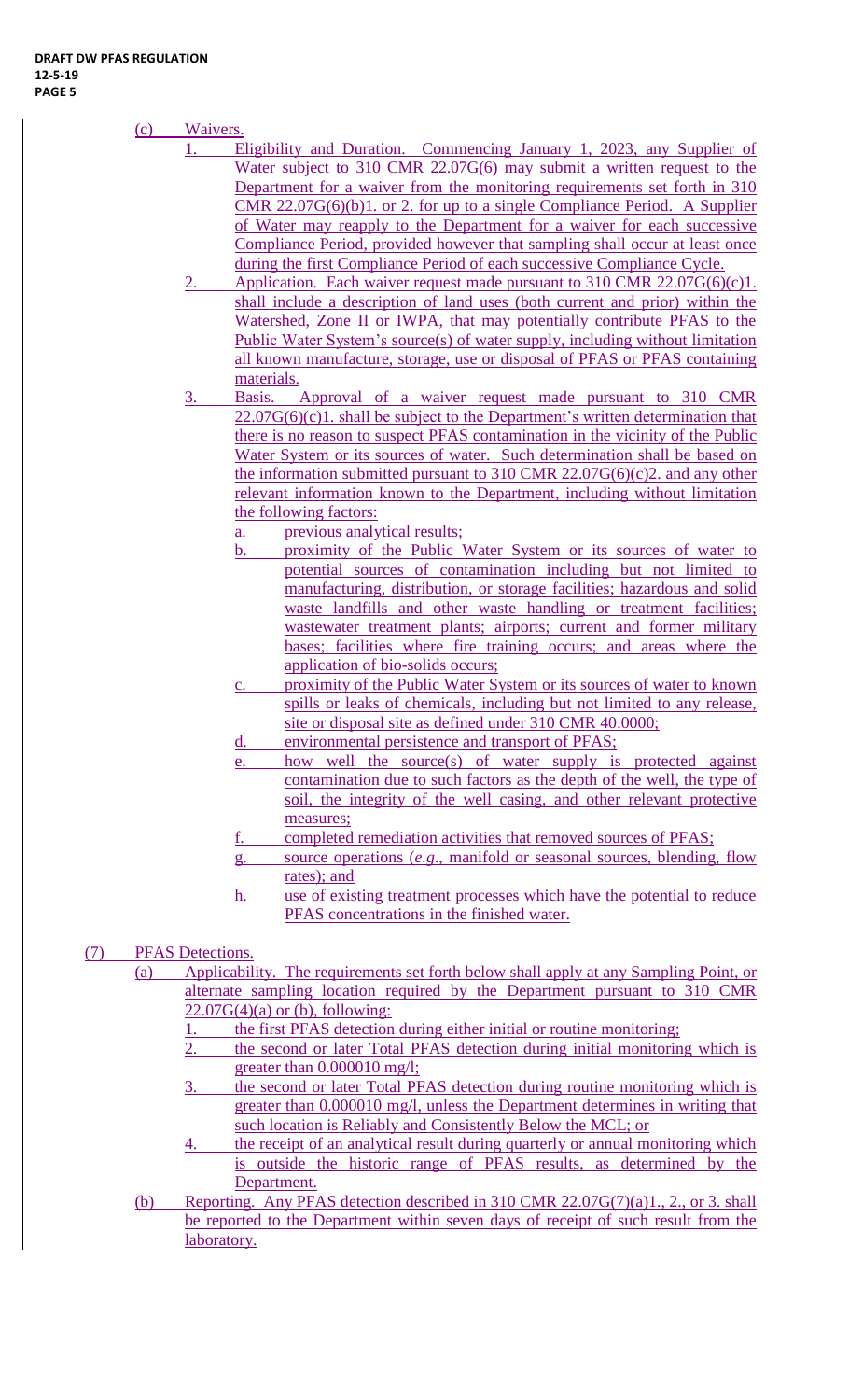- (c) Confirmatory Sampling. The Supplier of Water shall obtain a Confirmatory Sample for any analytical result described in 310 CMR 22.07G(7)(a), as soon as possible after receipt of such result from the laboratory or notification from the Department, as applicable, and no later than two weeks from such date.
- (d) Source Sampling. If a PFAS detection described in 310 CMR 22.07G(7)(a)1., 2. or 3. represents multiple sources, then samples representing the individual source water shall also be collected and analyzed for PFAS.
- (e) Consumer Notice. Any Supplier of Water subject to 310 CMR 22.07G(7), where there has been a PFAS detection and the average of such detection and an associated Confirmatory Sample exceeds the Total PFAS MCL, shall provide notice of the exceedance in accordance with the following requirements:
	- 1. such notice shall be provided to all persons served by the affected Public Water System, including without limitation consumers who do not receive water bills;
	- 2. such notice shall be provided as soon as practical and no later than 30 days after receipt of Confirmatory Sample results from the laboratory;
	- 3. such notice shall be provided by mail and/or other method approved by the Department (*e.g*., a Non-transient Non-community Water System may be permitted to post the results on a bulletin board in the facility for a minimum number of days);
	- 4. such notice shall include the results and average of the PFAS samples; list the Total PFAS MCL and the definition of MCL as provided in 310 CMR 22.02(1); include a Department approved explanation of the health effects of PFAS and steps consumers can take to reduce exposure to PFAS in drinking water; and contact information for the Supplier of Water;
	- 5. until either the Public Water System obtains a monitoring result at or below the Total PFAS MCL at such locations as described in 310 CMR  $22.07G(7)(a)$  or the Supplier of Water takes the contaminated source(s) offline:
		- a. if such notice was mailed, it shall be re-mailed quarterly;
		- b. if such notice was posted, it shall be maintained in place;
		- c. if such notice was published in a local newspaper, it shall be republished quarterly; and/or
		- d. if such notice was provided by other Department-approved methods, it shall be provided quarterly by the same methods; and
	- 6. a copy of such notice shall be submitted to the Department upon initial and each subsequent issuance if required by 310 CMR 22.07G(7)(e)5. along with a written certification by the Supplier of Water that the notice has been distributed in compliance with 310 CMR 22.07G(7)(e)1. through 4., inclusive.

(8) Increased Monitoring Frequency Following PFAS Detection. 310 CMR 22.07G(8) shall apply to each Sampling Point, or alternate sampling location required by the Department pursuant to 310 CMR 22.07G(4)(a) or (b), where there has been a PFAS detection, in accordance with the following:

- (a) Monthly Monitoring.
	- 1. Except as provided in 310 CMR 22.07G(8)(a)2., a Supplier of Water shall monitor such locations on a monthly basis to determine compliance with the Total PFAS MCL as per 310 CMR 22.07G(10), if:
		- a. there has been a Total PFAS detection and the average of such detection and an associated Confirmatory Sample is greater than 0.000010 mg/l; or
		- b. the Department determines in writing that a location subject to quarterly or annual monitoring is no longer Reliably and Consistently Below the MCL.
	- 2. After completing the first quarter of monthly monitoring pursuant to 310 CMR 22.07G(8)(a)1., a Supplier of Water who is in violation of the Total PFAS MCL, determined as per 310 CMR 22.07G(10), may request written approval from the Department to use the results from a single sample taken in the first month of each subsequent quarter to identify violations of the Total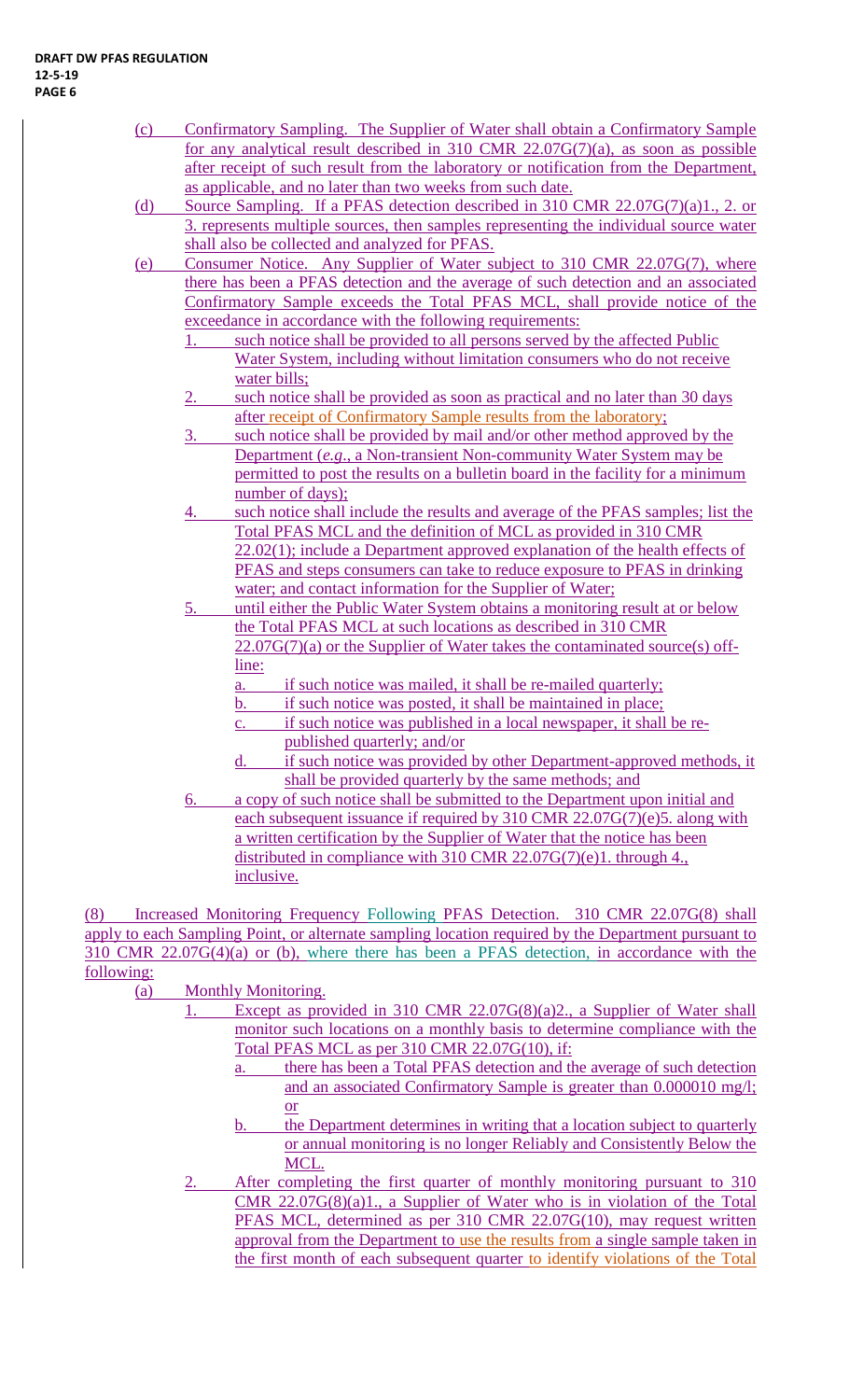PFAS MCL rather than using the average of the three monthly samples otherwise required, subject to the following:

- a. upon such written approval, if any such single quarterly sample alone exceeds the Total PFAS MCL, such Supplier of Water shall be in violation of the Total PFAS MCL immediately and shall provide public notice in accordance with 310 CMR 22.16; and
- b. if any such single sample is less than or equal to the Total PFAS MCL, then such Supplier of Water shall continue monthly monitoring during the remaining two months of the quarter and compliance with the Total PFAS MCL shall be determined as per 310 CMR  $22.07G(10)$ .
- (b) Quarterly Monitoring. If any such location has had PFAS treatment installed and the Department determines in writing that such location is Reliably and Consistently Below the MCL, then the Supplier of Water shall monitor that location in the first month of each quarter.
- (c) Annual Monitoring. A Supplier of Water shall monitor such locations on an annual basis during the first month of the calendar quarter that previously yielded the highest analytical result. Such annual monitoring shall occur  $\frac{1}{2}$ if:
	- 1. all of the following are true:
		- a. all four quarters of initial monitoring pursuant to 310 CMR 22.07G(5)(a) have been completed;
		- b. the first Total PFAS detection has occurred during such initial monitoring and the average of such detection and an associated Confirmatory Sample is less than or equal to 0.000010 mg/l; and
		- the second or later Total PFAS detections have occurred during such initial monitoring that are greater than 0.000010 mg/l, the average of each such detections with their associated Confirmatory Sample is less than or equal to 0.000010 mg/l;
	- the Department determines in writing that a location subject to monthly monitoring under 310 CMR 22.07G(8)(a), without the installation of PFAS treatment, is Reliably and Consistently Below the MCL;
	- 3. the Department determines in writing that a location subject to quarterly monitoring under 310 CMR 22.07G(8)(b), taking into consideration any documentation provided by such Supplier of Water and any other relevant factors, would be Reliably and Consistently Below the MCL without PFAS treatment; or
	- 4. a location subject to routine monitoring under 310 CMR 22.07G(6):
		- has its first Total PFAS detection and the average of such detection and an associated Confirmatory Sample is less than or equal to 0.000010 mg/l; or
			- b. has a second or later Total PFAS detection less than or equal to 0.000010 mg/l and the Department determines in writing that such location is not Reliably and Consistently Below the MCL.

(9) Invalidation of PFAS Samples. All PFAS results shall be subject to the Department's review and may be invalidated where the associated quality control information indicates a failure in sample collection, sample preparation or analytical measurement. Invalidated results shall not be used in determining compliance with the Total PFAS MCL established in 310 CMR 22.07G(3). Unless waived in writing by the Department as unnecessary (*e.g*., based upon the frequency of ongoing monitoring), a Supplier of Water shall collect and analyze a replacement sample for each invalidated sample.

(10) Total PFAS Compliance Calculations. Compliance with the Total PFAS MCL established in 310 CMR 22.07G(3) shall be determined in accordance with the requirements set forth below.

(a) For a Supplier of Water monitoring monthly, compliance shall be determined once per calendar quarter by calculating a Running Quarterly Average at each Sampling Point, or alternate sampling location required by the Department pursuant to 310 CMR  $22.07G(4)(a)$  or (b). If any one such sampling location is in violation, then the Public Water System shall be considered in violation.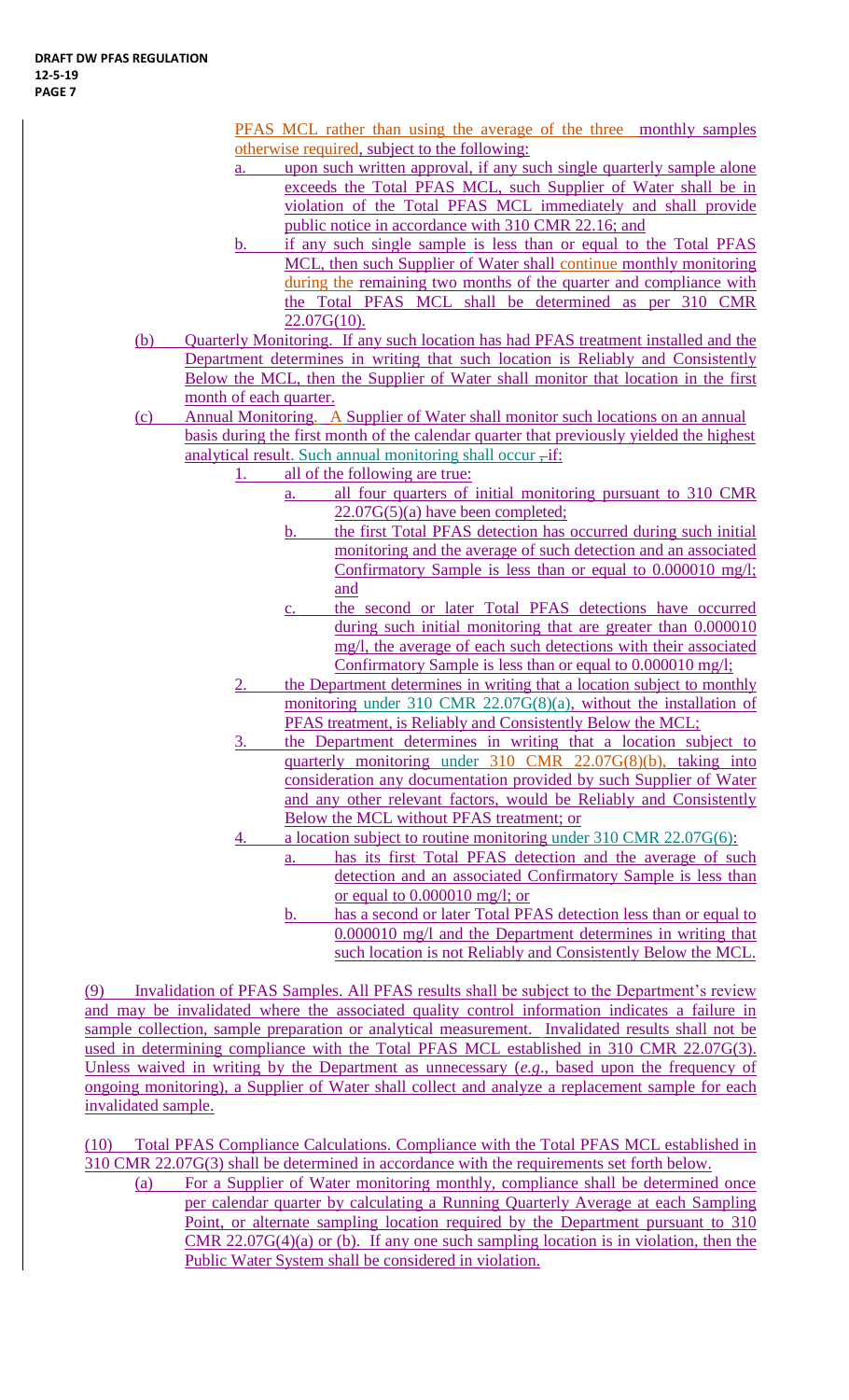- (b) A Supplier of Water monitoring quarterly or less frequently who detects PFAS within its Public Water System shall not be in violation, except as provided in 310 CMR  $22.07G(10)(c)$ , until:
	- 1. it has conducted monthly sampling pursuant to 310 CMR 22.07G(8)(a), and
	- 2. a calculation made in accordance with 310 CMR 22.07G(10)(a) would result in a violation.
- (c) If any sample result would cause the Running Quarterly Average to exceed the Total PFAS MCL at any Sampling Point, or alternate sampling location required by the Department pursuant to 310 CMR 22.07G(4)(a) or (b), then the Public Water System shall be in violation immediately and shall be subject to the requirements 310 CMR  $22.07G(11)$ .
- (d) If any Supplier of Water fails to collect the required number of samples, compliance shall be determined based on the total number of samples collected.
- (e) If an analytical result is less than one-third of the MRL, then the Running Quarterly Average shall be calculated using zero as the concentration for that PFAS.
- (f) If an analytical result is equal to or greater than one-third of the MRL but less than the MRL, then the Running Quarterly Average shall be calculated using one-half of the MRL as the concentration for that PFAS.

(11) When a Running Quarterly Average Exceeds a Total PFAS MCL. If a Running Quarterly Average calculated pursuant to 310 CMR 22.07G(10)(a) and rounded to the same number of significant figures as the Total PFAS MCL, exceeds the Total PFAS MCL, then the Supplier of Water shall:

- (a) report to the Department in accordance with 310 CMR 22.15,
- (b) provide public notice in accordance with 310 CMR 22.16, and
- (c) comply with the requirements of 310 CMR 22.03(14) and such other applicable provisions of 310 CMR 22.00, as specified by the Department.

(12) PFAS Analytical Requirements.

- (a) Methods of Analysis. Analysis for PFAS listed in 310 CMR 22.07G(3) shall be conducted using either of the following EPA methods:
	- 1. *Method 537. US Environmental Protection Agency. September 2009*. *Determination of Selected Perfluorinated Alkyl Acids in Drinking Water by Solid Phase Extraction and Liquid Chromatography/Tandem Mass Spectrometry (LC/MS/MS). Ver. 1.1. EPA Document #: EPA/600/R-08/092*; or
	- 2. *Method 537.1. US Environmental Protection Agency. November 2018. Determination of Selected Per- and Polyfluorinated Alkyl Substances in Drinking Water by Solid Phase Extraction and Liquid Chromatography/Tandem Mass Spectrometry (LC/MS/MS).* Ver. 1.0. *EPA Document #: EPA/600/R-18/352.*
- (b) Scope of Analysis. All samples analyzed pursuant to 310 CMR 22.07G shall be analyzed for the full scope of PFAS covered by the method selected in 310 CMR  $22.07G(12)(a)$ .

(13) PFAS Reporting Requirements. All analytical results, for all PFAS within the scope of the analytical method selected in 310 CMR 22.07G(12)(a), whether obtained pursuant to a requirement of 310 CMR 22.00 or on a voluntary basis, shall be reported to the Department in accordance with 310 CMR 22.15.

- (14) Use of Previously Collected PFAS Data.
	- (a) Eligibility. A Supplier of Water, prior to the applicable commencement date of initial monitoring specified in 310 CMR 22.07G(5)(b)1., may request the Department's written approval to substitute monitoring data which was obtained during different calendar quarters and prior to such commencement date for up to an equivalent number of sequential quarters of initial monitoring otherwise required pursuant to 310 CMR 22.07G(5).
	- (b) Basis of Approval. Such approval shall be based upon a determination as to whether the substitute monitoring data was collected and analyzed in a manner consistent with or otherwise equivalent to the requirements of 310 CMR 22.07G. A Supplier of Water shall notify the Department, prior to the commencement date of initial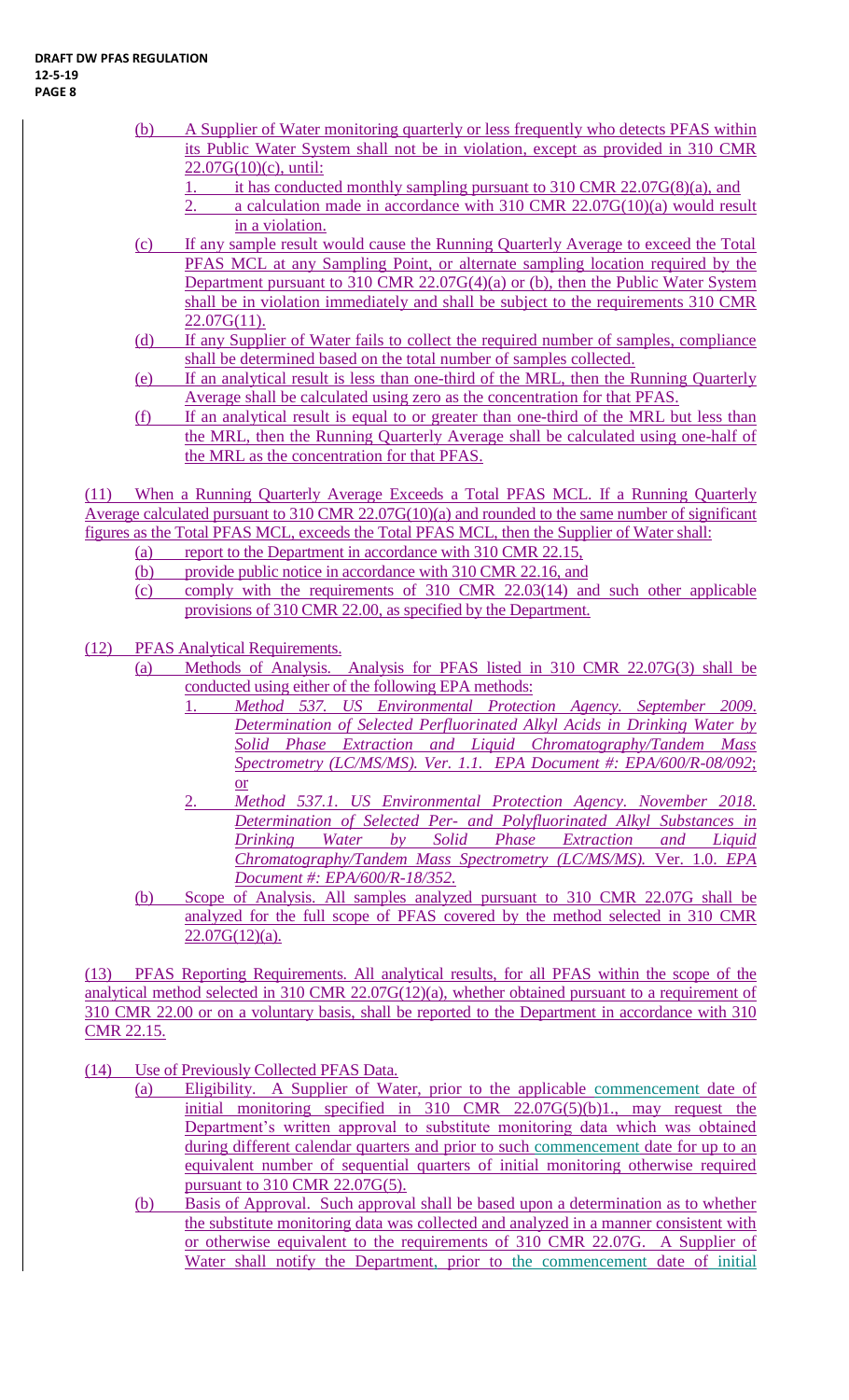monitoring specified in 310 CMR 22.07G(5)(b)1., of its intention to substitute such approved monitoring data.

(c) Requirements Following Notification. Following the notification required by 310 CMR 22.07G(14)(b), such Supplier of Water shall be subject to the requirements of 310 CMR 22.07G, subject to any Department approved modification taking into account any actions the Supplier of Water has taken in response to such substitute monitoring data (*e.g*., public notification, installation of treatment, etc.), as if the analytical results for such approved monitoring data were received on the date of such notification.

(15) Monitoring Schedules. A Supplier of Water shall monitor its Public Water System during each Compliance Period in accordance with the requirements 310 CMR 22.07G, unless otherwise directed in writing by the Department based on emergency considerations, laboratory capacity, and Public Water System operational considerations.

(16) PFAS Minimum Reporting Levels. Laboratories conducting PFAS analysis for each contaminant listed at 310 CMR 22.07G(3) shall be capable of obtaining each individual MRL less than or equal to 0.0000020 mg/l or 2.0 ng/l.

(17) Electronic Filing Requirement. All analytical results required to be submitted to the Department pursuant to 310 CMR 22.07G shall be made by electronic submission, in accordance with 310 CMR 22.03(13).

# 22.13: Variances.

 $(7)$  ...

 $\overline{\phantom{a}}$ 

(e) Engineering Assessment Option: If a system can demonstrate through comprehensive engineering assessments, which may include pilot plant studies, that the treatment methods identified in 310 CMR 22.13(7)(a) through (c), or  $(g)$ , would only achieve a de minimis reduction in contaminants, the Department may issue a schedule of compliance that requires the system being granted the variance to examine other treatment methods as a condition of obtaining the variance.

…

(g) Best Available Technologies (BATs) for PFAS. Any Public Water System subject to 310 CMR 22.07G, as a condition for granting a variance under 310 CMR 22.13 or 22.13A, shall first install and use any of the following treatment technologies, except as provided in 310 CMR 22.13(7)(e):

1. granular activated carbon,

- 2. powdered activated carbon,
- 3. ion exchange resins,
- 4. nanofiltration, and
- 5. reverse osmosis.

# 22.16 Table 6, Violations and Other Situations Requiring Public Notice

|                                                                             |                             | <b>MCL/MRDL/TT</b><br>Violations <sup>2</sup> | Monitoring & testing<br>procedure violations |                |  |  |
|-----------------------------------------------------------------------------|-----------------------------|-----------------------------------------------|----------------------------------------------|----------------|--|--|
| Contaminant                                                                 | Tier of<br>public<br>notice | Citation                                      | Tier of<br>public<br>notice                  | Citation       |  |  |
| Violations of National Primary Drinking Water Regulations and 310 CMR 22.00 | required                    |                                               | required                                     |                |  |  |
| $\cdot\cdot\cdot$                                                           |                             |                                               |                                              |                |  |  |
| <b>I. Per- and Polyfluoroalkyl Substances (PFAS)</b>                        |                             |                                               |                                              |                |  |  |
| <b>Total PFAS</b>                                                           |                             | 310 CMR 22.07G                                |                                              | 310 CMR 22.07G |  |  |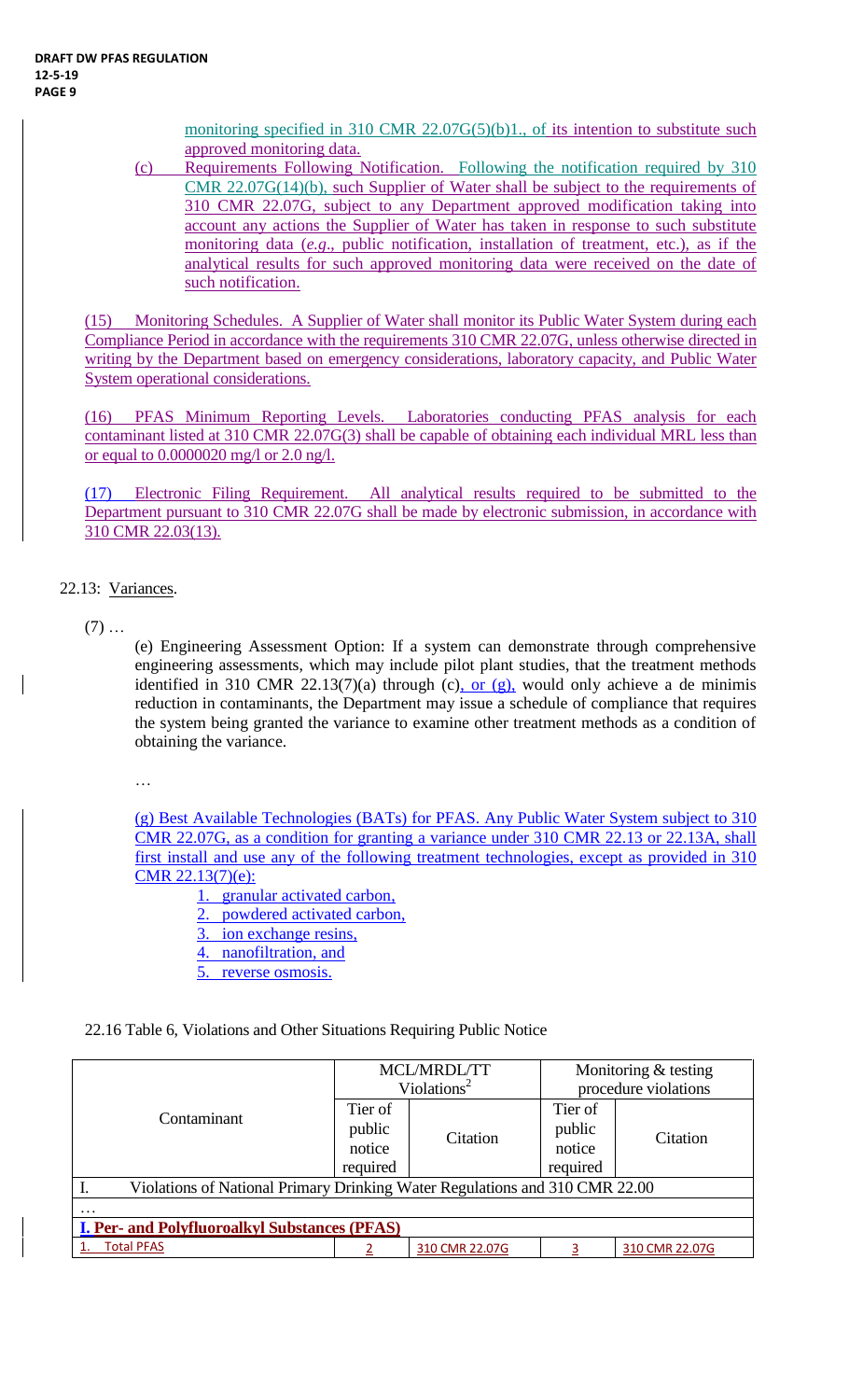#### 22.16 Table 7, Standard Health Effects Language for Public Notification

| Contaminant                                                                             | $MCLG1$ mg/l | $MCL2$ mg/l                     | Standard health effects                                                                                                                                                                                                                                                             |  |  |  |
|-----------------------------------------------------------------------------------------|--------------|---------------------------------|-------------------------------------------------------------------------------------------------------------------------------------------------------------------------------------------------------------------------------------------------------------------------------------|--|--|--|
|                                                                                         |              |                                 | language for public                                                                                                                                                                                                                                                                 |  |  |  |
|                                                                                         |              |                                 | notification                                                                                                                                                                                                                                                                        |  |  |  |
| National Primary Drinking Water Regulations (NPDWR) and Massachusetts Drinking<br>Water |              |                                 |                                                                                                                                                                                                                                                                                     |  |  |  |
| Regulations:                                                                            |              |                                 |                                                                                                                                                                                                                                                                                     |  |  |  |
|                                                                                         |              |                                 |                                                                                                                                                                                                                                                                                     |  |  |  |
| J. Per- and Polyfluoroalkyl Substances (PFAS)                                           |              |                                 |                                                                                                                                                                                                                                                                                     |  |  |  |
| 91. Total PFAS                                                                          | <b>None</b>  | $20 \frac{\text{ng}}{\text{m}}$ | Some people who drink water<br>containing these PFAS in excess of<br>the MCL may experience certain<br>adverse effects. These could<br>include effects on the liver, blood,<br>immune system, thyroid, and fetal<br>development. These PFAS may<br>also elevate the risk of certain |  |  |  |
| $\mathcal{L}$                                                                           |              |                                 | cancers.                                                                                                                                                                                                                                                                            |  |  |  |

 $\frac{24}{24}$  Nanograms per liter.

22.16A(27)(a) Table 1: Regulated Contaminants Chart Key:

# **AL**= Action Level **CCR**=Consumer Confidence Report

…

 $\mathbf{I}$ 

| Contaminant                                       | Traditional | To convert for | MCL in     | MCLG in          | Major             | <b>Health Effects</b> |  |
|---------------------------------------------------|-------------|----------------|------------|------------------|-------------------|-----------------------|--|
|                                                   | <b>MCL</b>  | CCR, multiply  | <b>CCR</b> | <b>CCR</b> units | Sources in        | Language              |  |
|                                                   |             | by             | Units      |                  | Drinking          |                       |  |
|                                                   |             |                |            |                  | Water             |                       |  |
| <b>Per- and Polyfluoroalkyl Substances (PFAS)</b> |             |                |            |                  |                   |                       |  |
| 92. Total PFAS                                    | 0.000020    | 1,000,000      | 20         | <b>None</b>      | <b>Discharges</b> | Some people who       |  |
|                                                   | mg/l        |                | ng/l       |                  | and emissions     | drink water           |  |
|                                                   |             |                | $($ or     |                  | from              | containing these      |  |
|                                                   |             |                | ppt)       |                  | industrial and    | PFAS in excess of     |  |
|                                                   |             |                |            |                  | manufacturin      | the MCL may           |  |
|                                                   |             |                |            |                  | g sources         | experience certain    |  |
|                                                   |             |                |            |                  | associated        | adverse effects.      |  |
|                                                   |             |                |            |                  | with the          | These could include   |  |
|                                                   |             |                |            |                  | production or     | effects on the liver, |  |
|                                                   |             |                |            |                  | use of these      | blood, immune         |  |
|                                                   |             |                |            |                  | PFAS,             | system, thyroid,      |  |
|                                                   |             |                |            |                  | including         | and fetal             |  |
|                                                   |             |                |            |                  | production of     | development.          |  |
|                                                   |             |                |            |                  | moisture and      | These PFAS may        |  |
|                                                   |             |                |            |                  | oil resistant     | also elevate the risk |  |
|                                                   |             |                |            |                  | coatings on       | of certain cancers.   |  |
|                                                   |             |                |            |                  | fabrics and       |                       |  |
|                                                   |             |                |            |                  | other             |                       |  |
|                                                   |             |                |            |                  | materials. Ad     |                       |  |
|                                                   |             |                |            |                  | ditional          |                       |  |
|                                                   |             |                |            |                  | sources           |                       |  |
|                                                   |             |                |            |                  | include the       |                       |  |
|                                                   |             |                |            |                  | use and           |                       |  |
|                                                   |             |                |            |                  | disposal of       |                       |  |
|                                                   |             |                |            |                  | products          |                       |  |
|                                                   |             |                |            |                  | containing        |                       |  |
|                                                   |             |                |            |                  | these PFAS,       |                       |  |
|                                                   |             |                |            |                  | such as fire-     |                       |  |
|                                                   |             |                |            |                  | fighting          |                       |  |
|                                                   |             |                |            |                  | foams.            |                       |  |